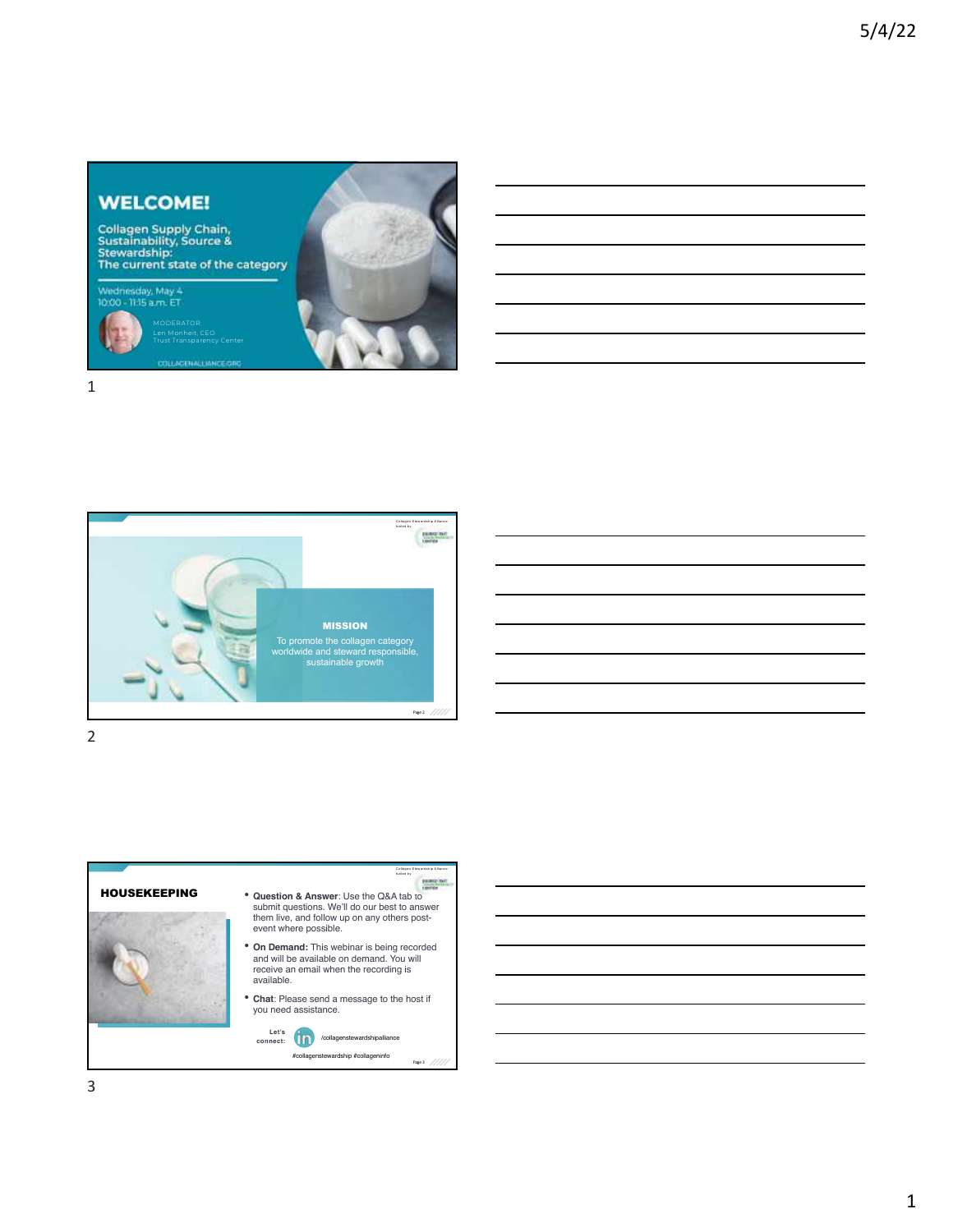





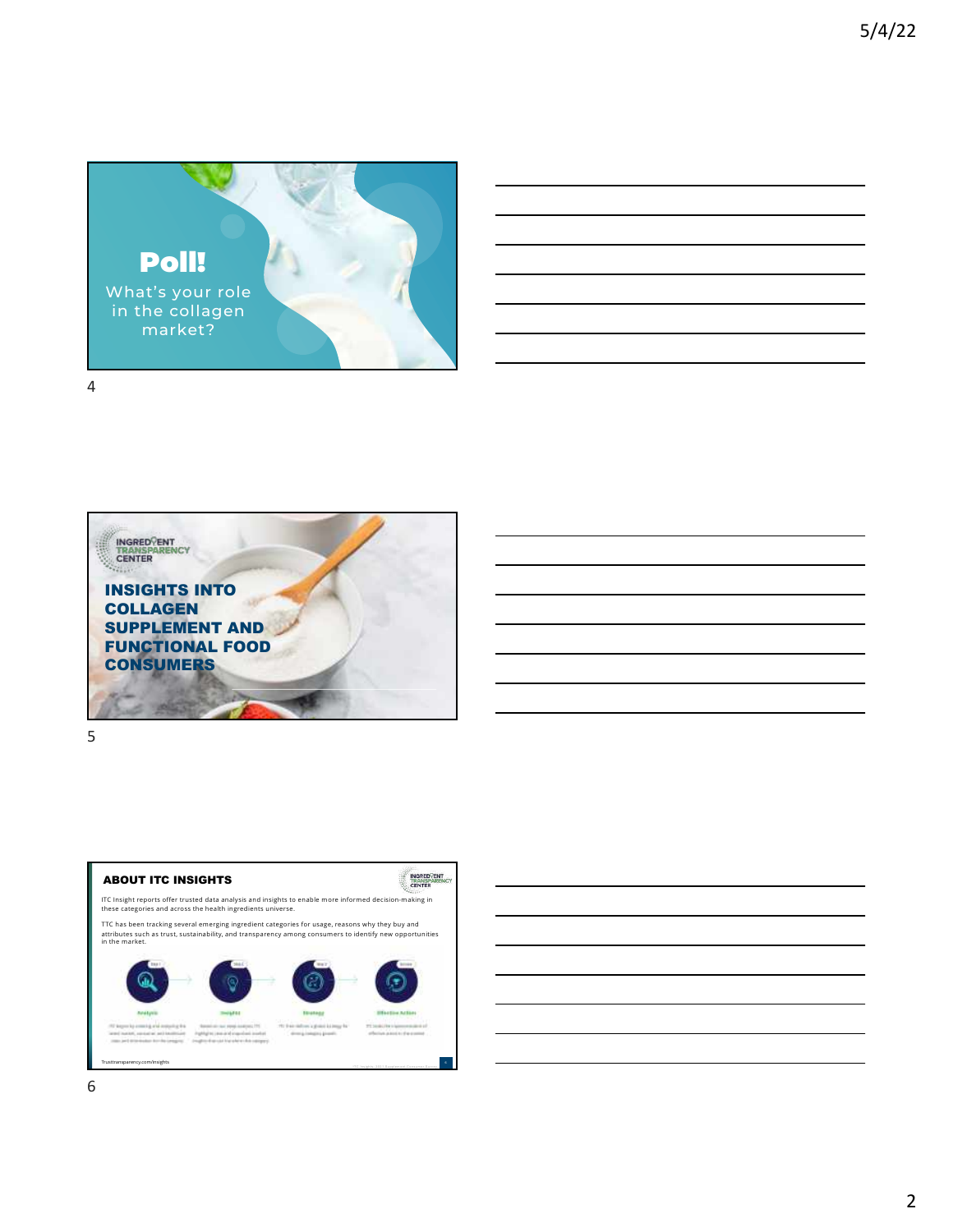









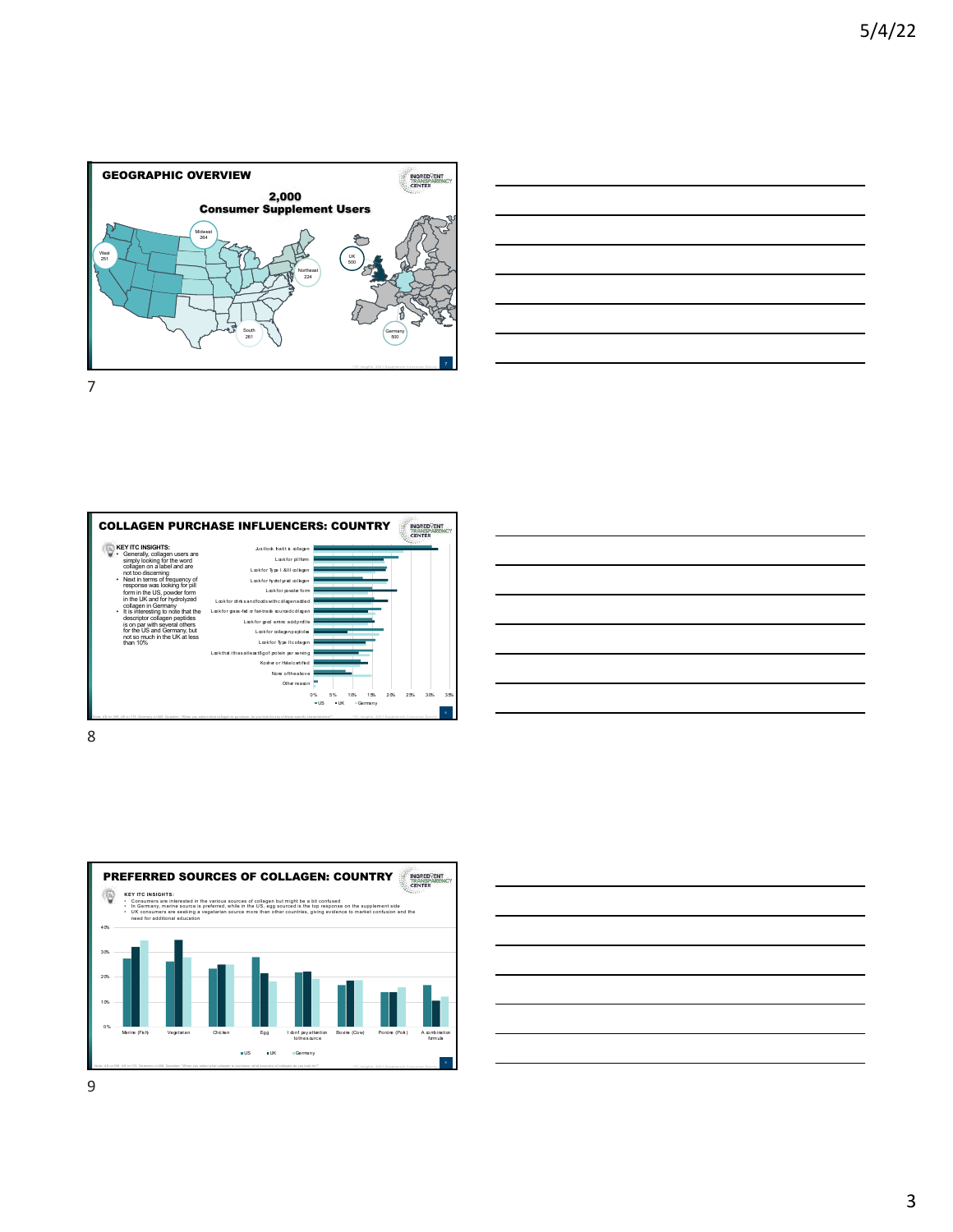







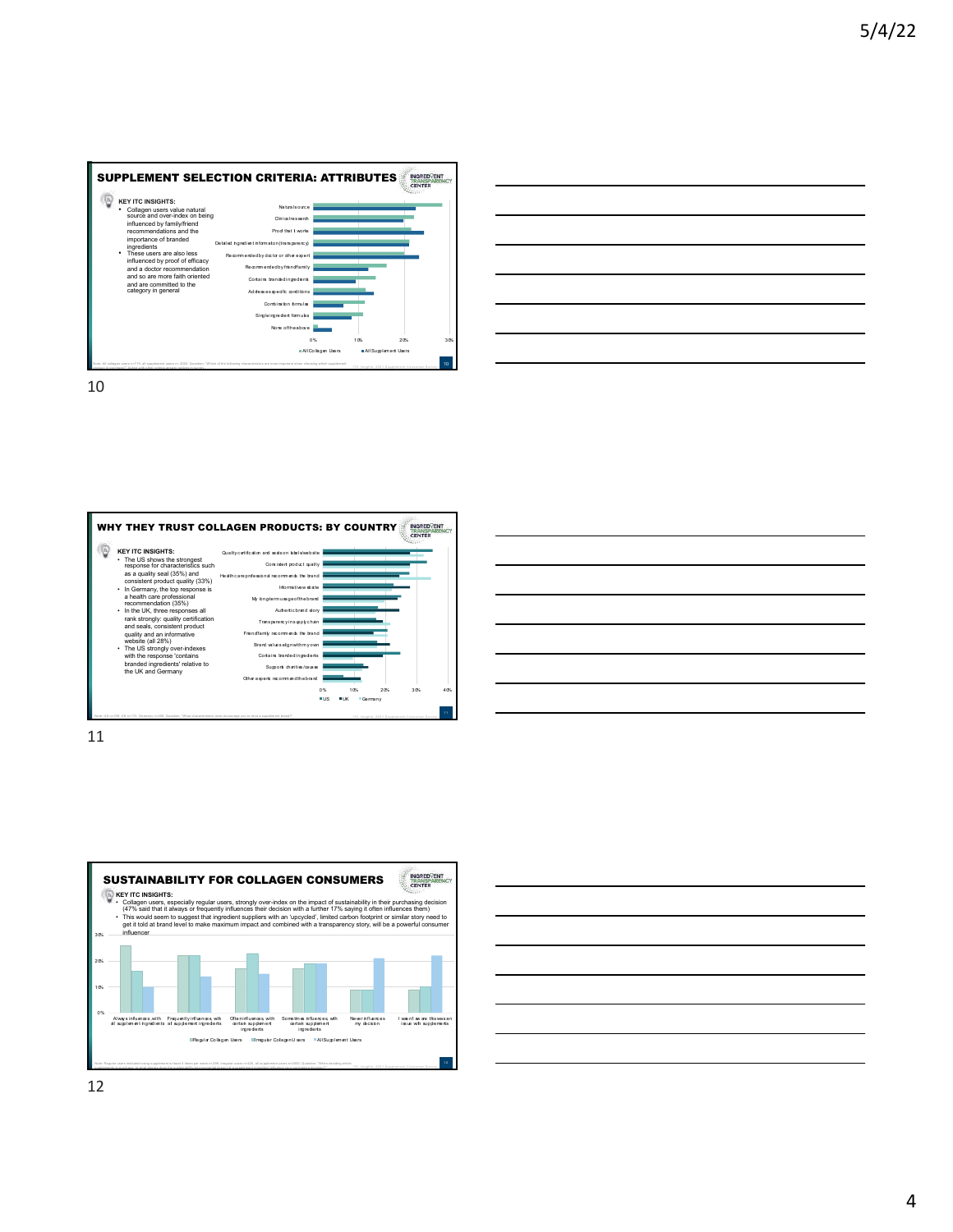



INGRED<sup>C</sup>ENT<br>TRANSPARENCY<br>CENTER IMPORTANCE OF SUSTAINABILITY: GENDER KEY ITC INSIGHTS:<br>• Interestingly, males are much more influenced by sustainability with always/ frequently at 48% vs. females at 35%<br>• [in fact, for the 'always' response, they are at 25% vs. females at 14%)<br>• Males also 30% 20% 10% 0% Alwaysinfuences,with Frequentlyinfluences,with Ofteninfluences,with<br>alsupplementingredients allsupplementingredients certain supplement<br>ingredients Sometim es influenc es, with certain supplem ent ingredients Never influenc es my decis ion I was n't aw are this was an iss ue with supplements Fem ale Male Note: Female n=338, male n=378. Question: "When deciding which supplements to purchase, to what degree does the sustainability/environmental impact of a supplement ingredient influence your purchasing decision?"



14



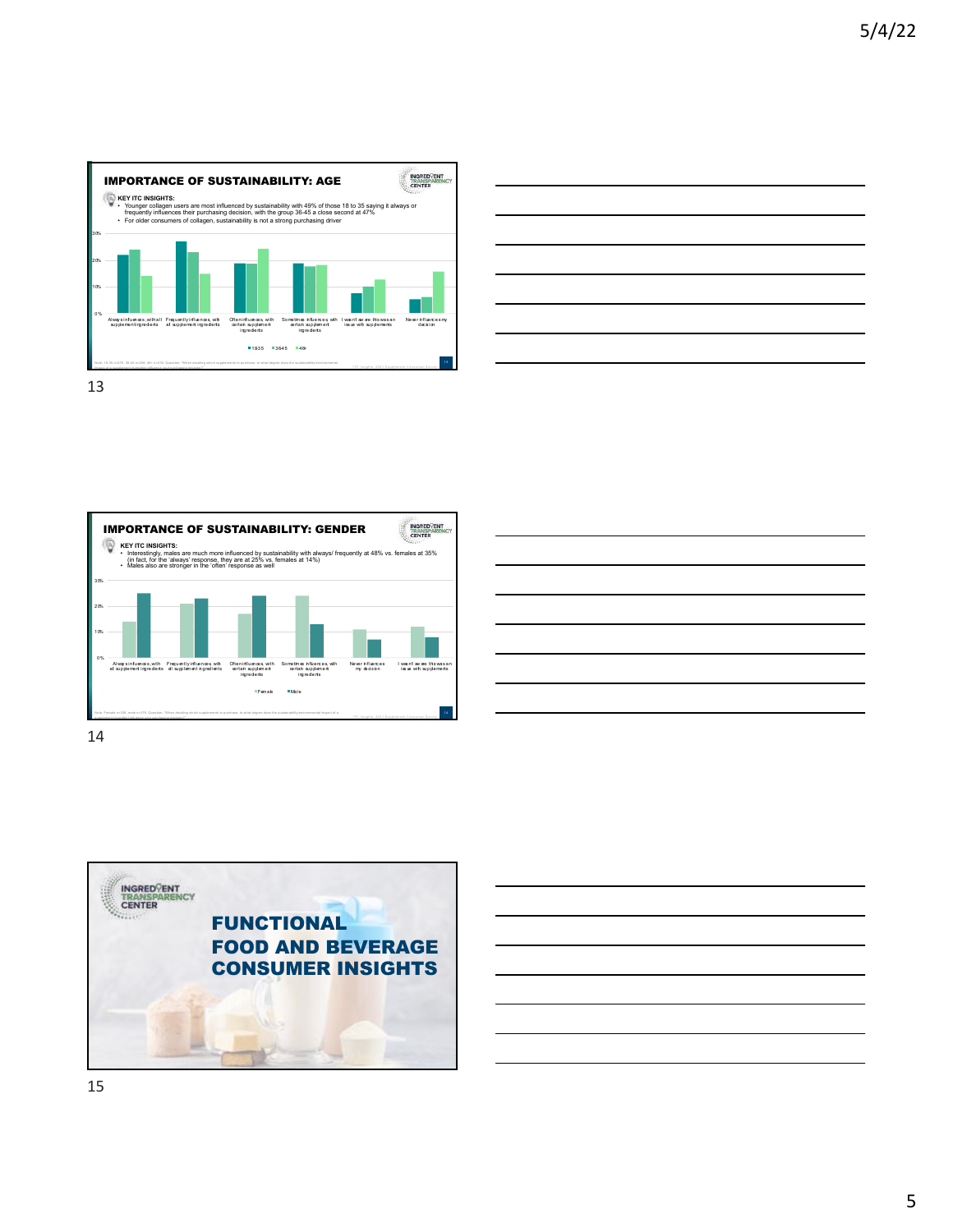











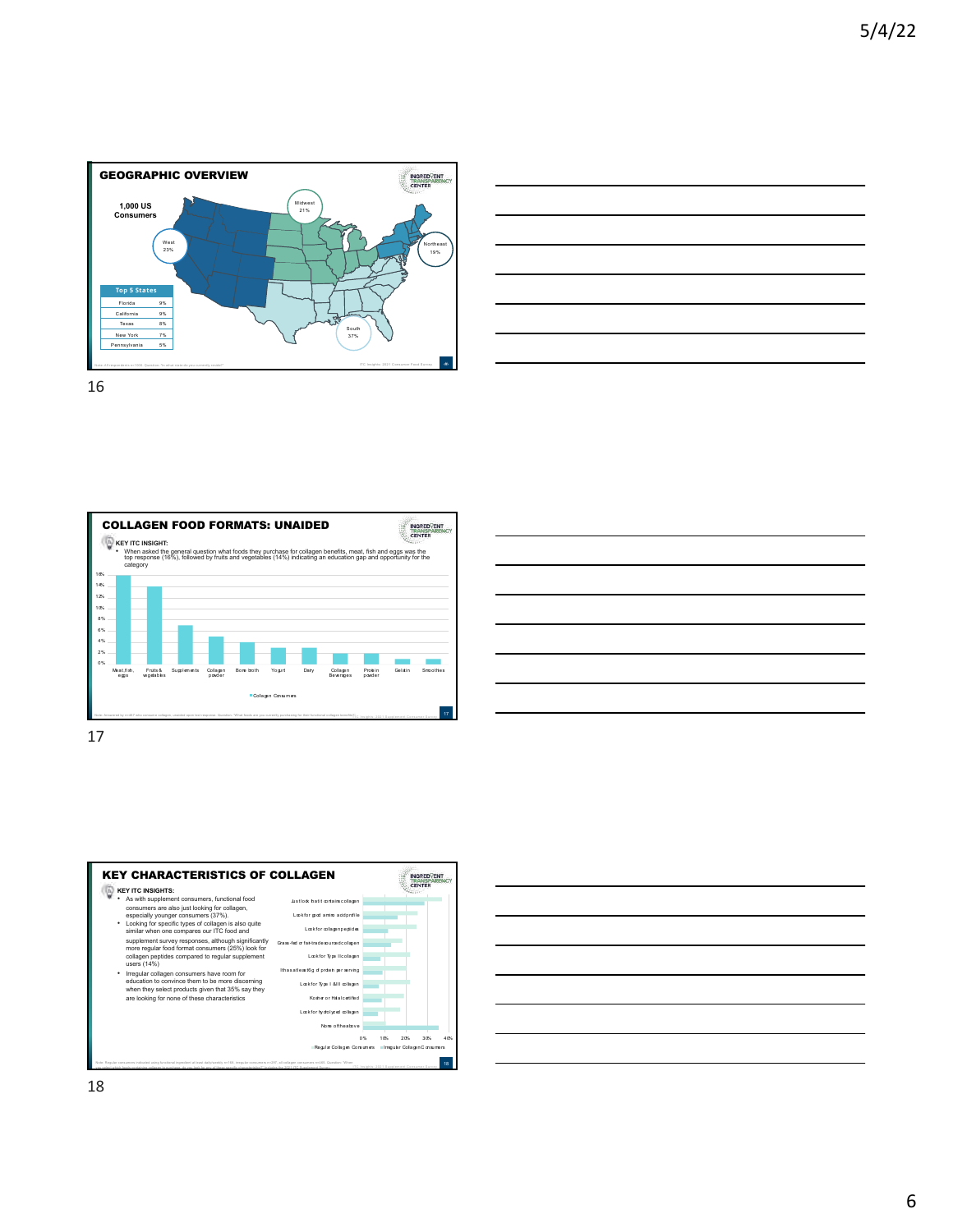











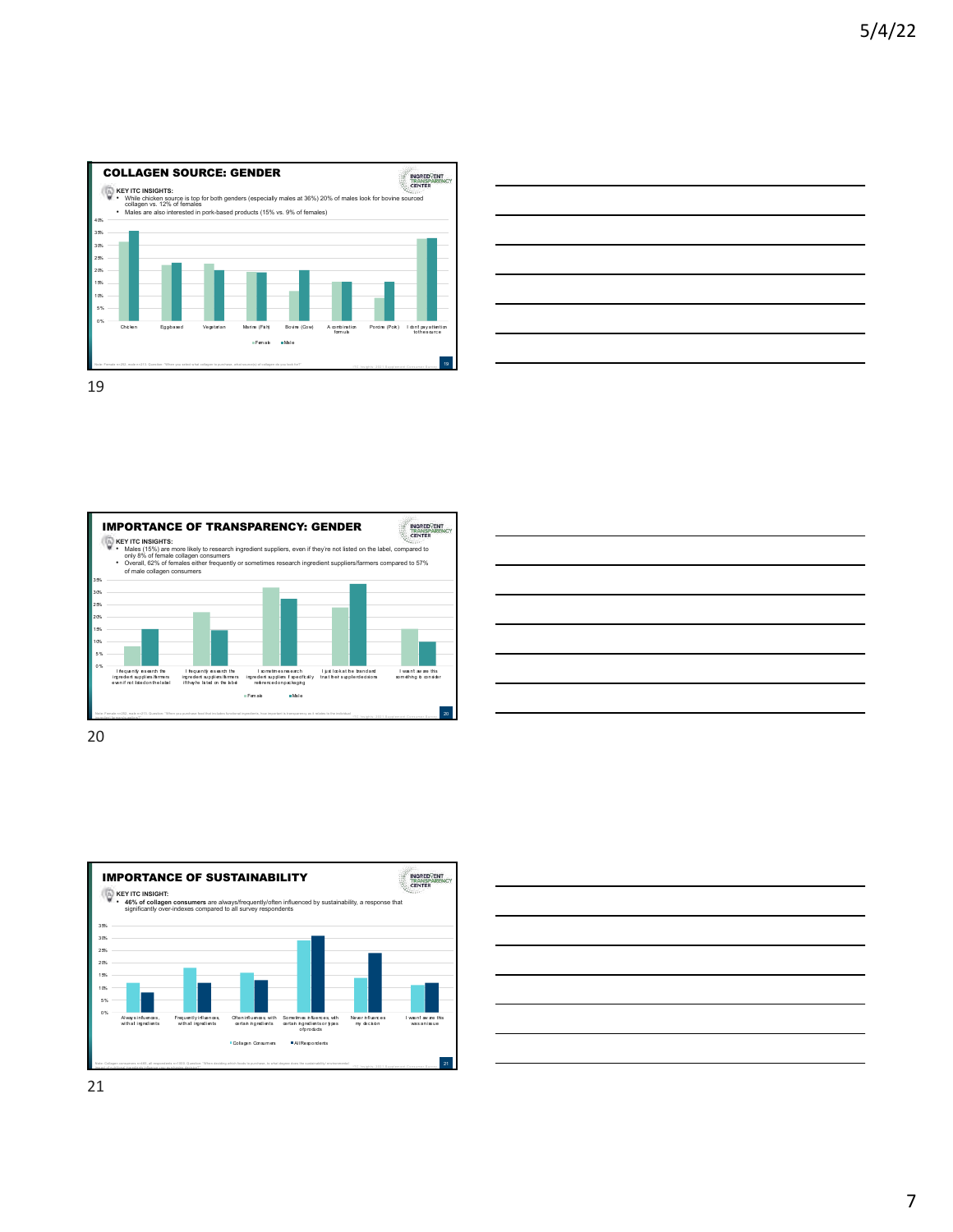





23